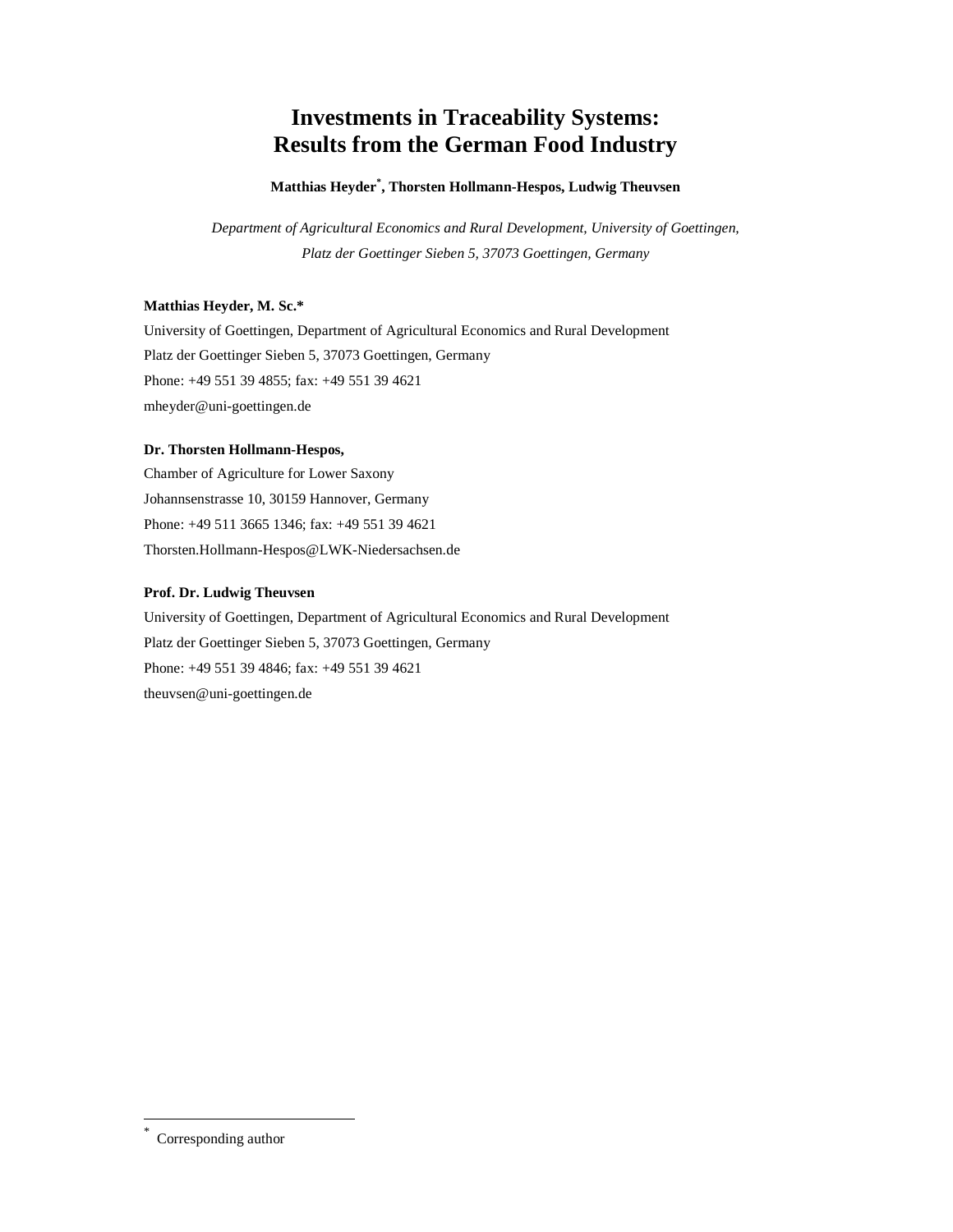## **Investments in Traceability Systems: Results from the German Food Industry**

### **a Problem Statement**

Markets for agricultural and food products are characterized by high information asymmetries since producers, processors and retailers are in most cases much better informed about the quality of their products than consumers (HENSON/TRAILL: 1993). Often consumers are only at (prohibitively) high costs or not at all able to control important quality attributes such as food safety, nutritional value or region of origin. Such credence attributes can result in market failure due to a lack of credible information in the market (AKERLOF: 1970). As a result, attempts to protect consumers against food hazards, product adulteration and deception have gained much relevance in food supply chains (DEIMEL ET AL.: 2008). Besides the more or less voluntary certification schemes that have been established, large parts of the agrifood sector are already mandatorily regulated, especially in Europe. Therefore, in recent years, food law has been undergoing major changes in the European Union (EU) (THEUVSEN/HOLLMANN-HESPOS: 2007). General Food Law Regulation (EC) 178/2002 and the so-called EU hygiene package (Regulations (EC) 852/2004, 853/2004 and 854/2004) have strongly contributed to a much more intensive regulation of food production. The farm to fork approach laid down in Regulation (EC) 178/2002 has resulted in the obligation to secure "traceability of food … at all stages of production, processing and distribution" (Art. 18).

By now, it is a widely shared view that traceability and related concepts, such as trust and transparency, deserve more attention in agribusiness management (FRITZ/FISCHER: 2007; HANF/HANF: 2007; DEIMEL ET AL.: 2008; JANSEN/VELLEMA: 2004). According to HOFSTEDE (2003), effective information exchange is the key to improving value chain performance and competitiveness in today's complex and rapidly changing environments.

Nevertheless, the implementation of traceability systems is controversially discussed, not only in theory but also and especially in practice. One of the most common complaints is that while regulations result in a huge bureaucratic workload, they offer little advantages for day-to-day operations in the agrifood sector (SCHULZE ET AL. 2008). As a consequence, many members of the food chain did not implement a traceability system voluntarily but have been forced to do so by mandatory regulations.

While the number of in-depth analyses of trust, transparency and traceability in food systems is rising, it is still unclear what exactly determines firms' investments in traceability systems.

### **b Objectives**

Against this background it seemed worthwhile to have a closer look at the investment behaviour regarding traceability systems in food systems. The study on hand accomplished this aim by means of empirical data from the German food industry and, as a result, provides in-depth insights into companies' investment behaviour with respect to tracking and tracing systems. The main objective of the study was to detect the investment behaviour of agribusiness companies in terms of introducing a traceability system. As other studies could show, we are confident that beyond legal commitments there are other incentives for enterprises to invest in traceability systems. These mainly comprise the use of traceability systems in internal risk-management, differentiation strategies and certifications processes. Therefore, it can be expected that despite legal obligations to meet minimum traceability requirements business investments in tracking and tracing systems vary quite substantially.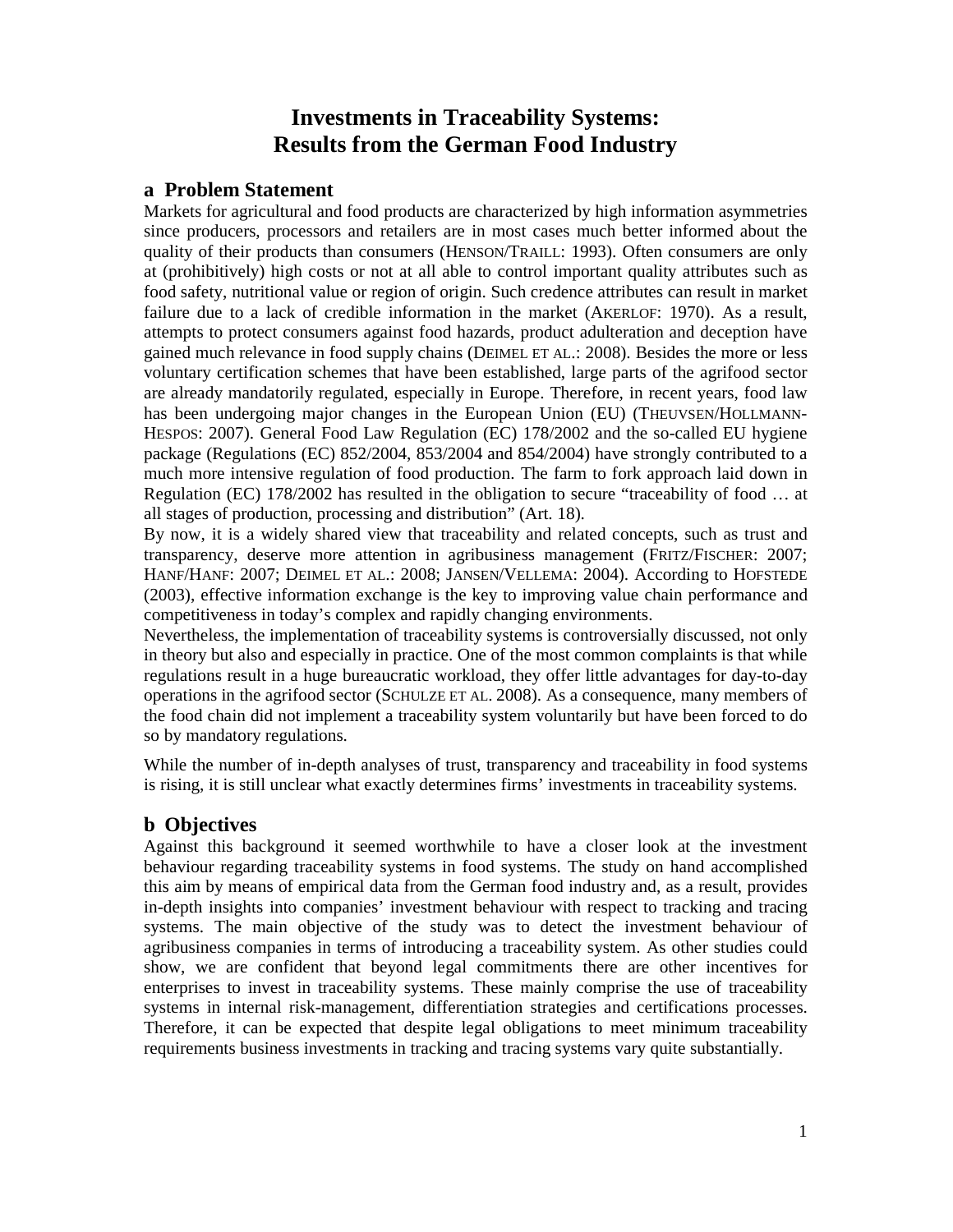## **c Procedure**

The analysis was conducted on the basis of data obtained from a sample of 234 food manufacturers in Germany. Between October 2005 and February 2006, about 2,800 firms were questioned via an online survey. 234 suitable questionnaires were returned (response rate about 8.6 %). The average completion time was about 14 minutes. The target group of the survey was the respective quality assurance manager or quality assurance staff.

The companies that participated in the survey represent more than fifteen different sub-sectors of the food-processing industry. The majority belongs to the following industries: meat products (incl. sausages) (23 %), beverages (12 %), deep-frozen food (12 %), sweets and snacks (12 %), fruits and vegetables (12 %), tinned food (12 %) and dairy products (11 %). It is noteworthy that the sample is predominantly characterized by medium-sized companies; two thirds of the companies realize turnovers between 5 and 250 million  $\epsilon$ . About 20 % have a turnover higher than 250 million  $\epsilon$ , only 15 % generate a turnover lower than 5 million  $\epsilon$ . Therefore, our sample reflects the general situation in the German food industry, which is characterized by many SMEs and few very large companies.

The focus of the conceptual framework is a behavioural research model. More precisely, the theoretical framework of the empirical study is a tracking and tracing investment model. The model presented is based, firstly, on the theory of planned behaviour (AJZEN: 1991) and, secondly, on the technology acceptance model II (VENKATESH/DAVIS: 2000) developed on the basis of the first-mentioned. The basic assumption of the model is that investment behaviour is influenced by the attitudes of decision makers, who may depend on cost-benefit evaluations and subjective perceptions of third persons.

To take this into account, our paper includes a partial least square model to analyse causal relations in the afore-mentioned context. The statistical analysis is accomplished by conducting uni-, bivariate and multivariate statistics. Furthermore, cluster analysis is applied to group the companies in terms of their acceptance and investing behaviour concerning traceability systems.

### **d Results**

Descriptive results for the internal variables provided initial impressions of companies' attitudes towards the traceability scheme; about three-fourth of the companies regard traceability as important and reasonable. This is a very positive evaluation compared to studies analysing the acceptance of e.g. certification schemes (FITZGERALD ET AL. 1999; BÖCKER ET AL. 2003).

As a second step, factor analysis was used to identify groups of inter-related variables and understand how they are related to one another (ABDI 2003). After minor modifications for double loading and nonloading items, the measures demonstrated acceptable levels of fit and reliability (KMO  $= 0.758$ ). All in all, ten different statements entered the factor analysis and three factors were extracted: "Improvement of processes", "stakeholder requirements" and "legal requirements". The first factor—improvement of processes—summarizes statements that emphasize traceability as part of a firm's risk management strategy, the optimization of its internal and external business processes and the differentiation of food products within its competitive strategy. Obviously, these aspects correlate closely with one another. The second factor—stakeholder requirements—reflects the perceived external pressure from stakeholders, such as nongovernmental organizations, and society in general, represented, for instance, by the mass media. The third factor—legal requirements—summarizes the firms' perceptions of the legal framework with regard to food product traceability.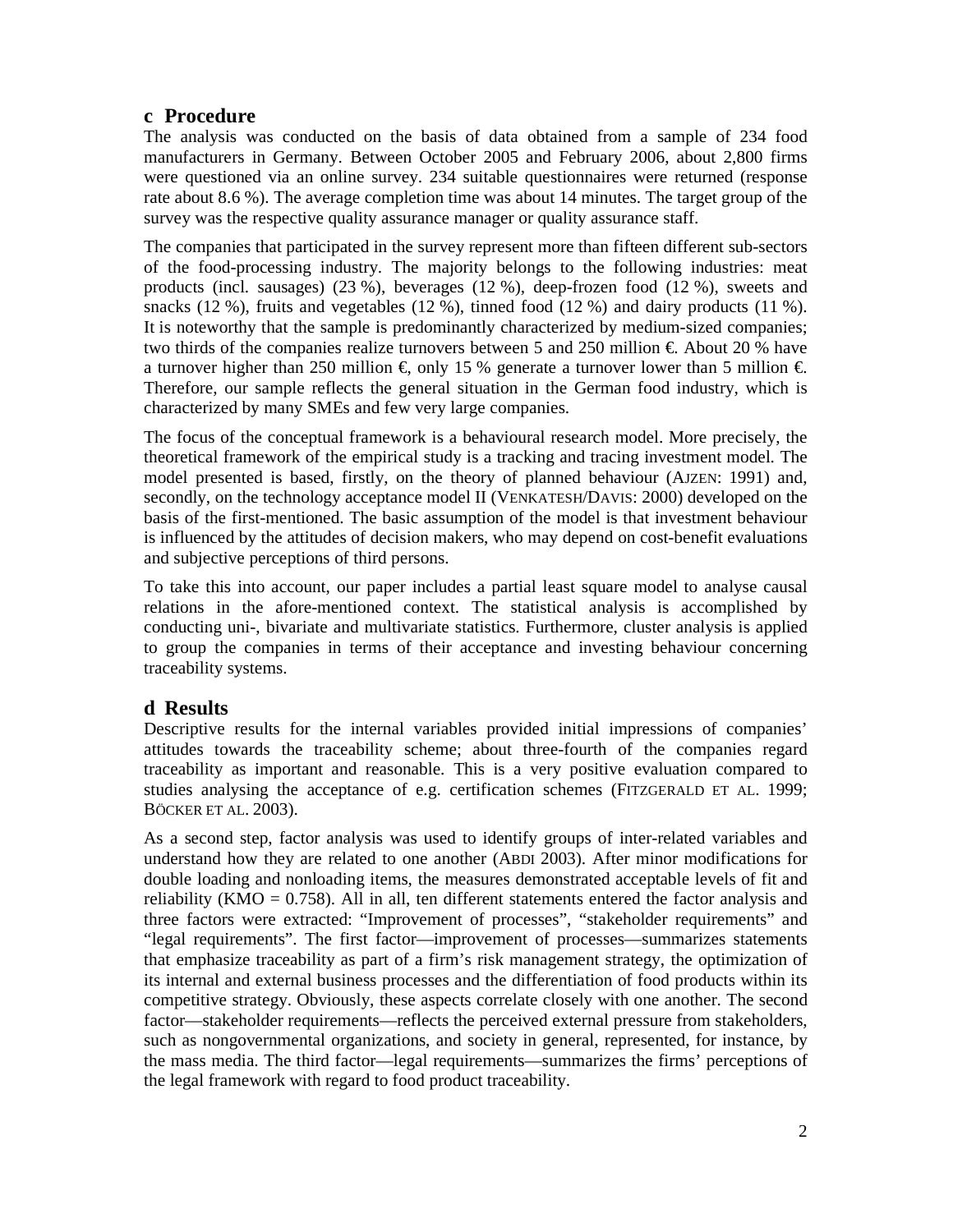Besides these factors, a single statement ("Traceability is a precondition for successful certification.") was used as a cluster variable. In the questionnaires this aspect was represented through that one single statement only, so that its inclusion in the factor analysis did not seem reasonable. Since correlations between this statement and the three factors identified are low, using it as a cluster variable does not create any technical problems.

In the third step of our study, cluster analysis was applied to group the firms in our sample according to their dominant motives for investing (or not investing) in tracking and tracing systems. First, the single linkage method was applied to eliminate seven outliers from the sample. Then Ward's method was used to determine the optimal number of clusters. Since the elbow criterion did not show clear results, additional plausibility reasoning was undertaken to determine the optimal number of clusters. We came up with a five-cluster solution and, finally, ran a k-means analysis. In doing so, the mean values of the cluster variables were used as starting partitions.

**Cluster 1: "Certified companies":** Cluster 1 comprises 36 companies that have implemented tracking and tracing systems mainly in order to successfully pass a third-party audit and get a required certificate (for instance, ISO 9001, BRC Global Standard or International Food Standard). Statements summarized by factor 1—risk management, process improvements and competitive strategies—are of minor relevance for these firms. Most of the companies in this cluster are small and specialize in producing retailer-owned brands. Producers of frozen foods, fish and beverages are frequent in this cluster. Only 15 percent of the respondents have ever suffered a public product recall. The implementation of tracking and tracing systems has not advanced very far; the technological capacity of the systems implemented is considered rather low.

**Cluster 2: "Disregardful companies":** The 28 companies in cluster 2 rank the relevance of traceability lowest in our sample and do not attribute high relevance to any of the statements in the questionnaire. Especially stakeholder requirements and legislation are perceived as not very important. The companies in this cluster are very different in size. It is noteworthy that as many as 40 percent of these respondents have already undergone one or more product recalls. Nevertheless, their tracking and tracing systems are not very advanced. Furthermore, a comparatively high percentage of these respondents do not want to implement a dedicated tracking and tracing system at all.

**Cluster 3: "Lawful investors":** Twenty-seven respondents state legal and stakeholder requirements as their main motives for implementing tracking and tracing systems. Most of the firms in this cluster are comparatively small. Only 13.4 percent produce retailer-owned brands, which is the lowest percentage in our sample. The tracking and tracing systems used by these firms are characterized by an advanced development status.

**Cluster 4: "Image-oriented firms":** In cluster 4 stakeholder requirements are the main reason tracking and tracing systems have been implemented. Improving traceability in order to meet the requirements of certification systems is also important. The firms in this group are of above-average size and often produce retailer-owned brands. The 60 companies in this cluster belong, for instance, to the fruits and vegetables and the dairy sectors. They attribute high benefits to improved traceability.

**Cluster 5: "Versatile companies":** The 73 firms in this cluster reveal several important reasons for investing in tracking and tracing systems and consider improved traceability very important. The companies are very different in size and have only rarely suffered public product recalls. The tracking and tracing systems are advanced and the capacity of these systems is considered high.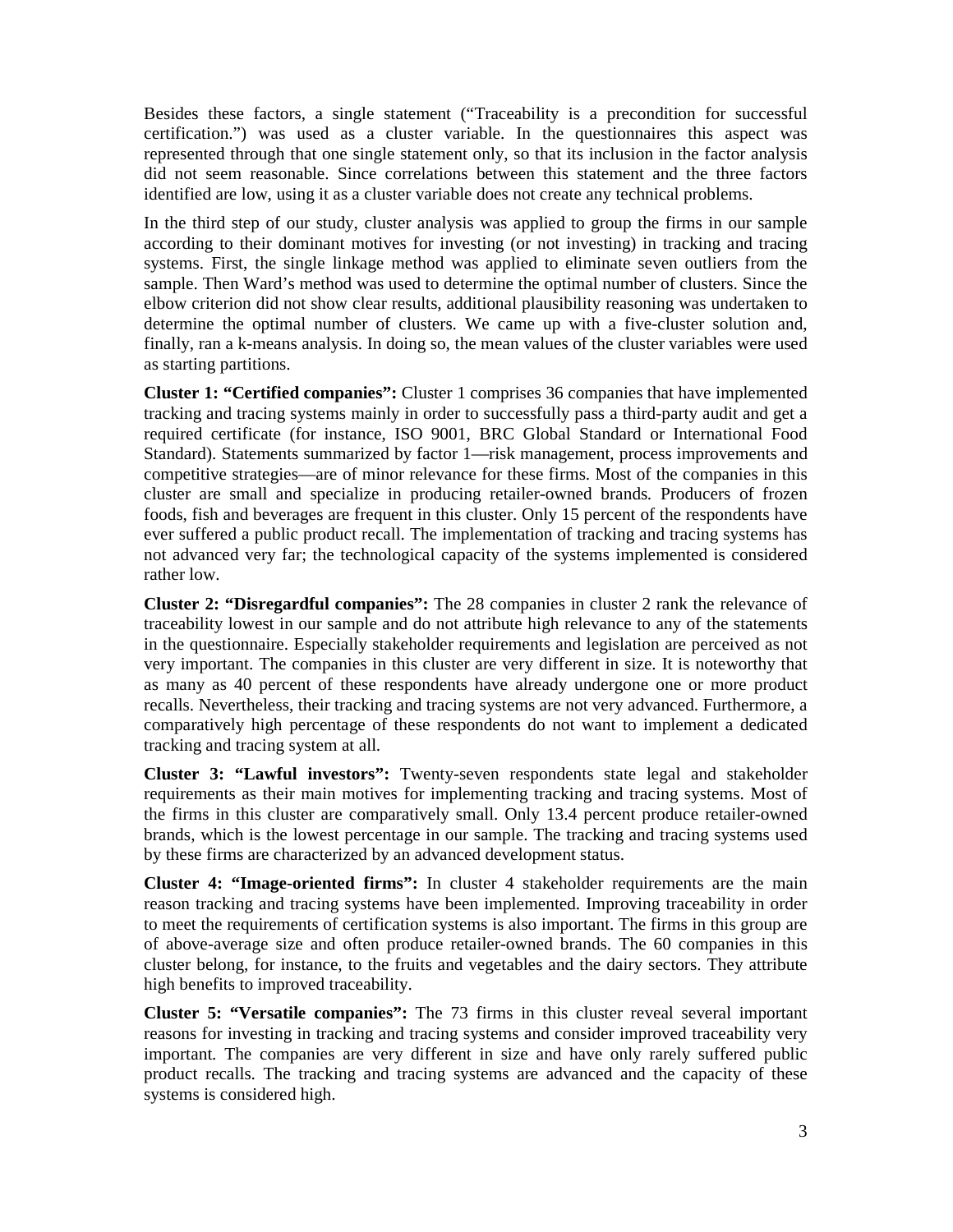The fourth issue of the analysis was to take up causal dependencies between the variables of the tracking and tracing model introduced. Therefore, a partial-least-squares path modelling has been employed. Figure 1 illustrates the substantial explanatory contribution (ß) for the variables.



Figure 1: PLS model

Source: Authors' representation  $(*** = p<0.001$ , t-value>3.340; \*\* = p<0.01, t-value>2.601;  $* = p < 0.05$ , t-value > 1.972)

### **e Conclusions**

Although food manufacturers perceive traceability as a useful instrument to ensure product safety, their motivation to invest in a traceability system stems from external pressure rather than an intrinsic sense of purpose.

The fact that we employ a PLS-path modelling analysis, a concept which has rarely been used in agricultural economics, makes our approach innovative. Moreover, the study might be of high interest for the whole sector, because by presenting empirical data on the investment behaviour concerning traceability systems in the food industry, we go far beyond a theoretical perspective. From the data obtained, managerial implications as well as implications for regulators can be derived. From a managerial perspective, long-term oriented shaping of traceability systems using advanced instruments as RFID can be brought to the minds of decision makers in the agribusiness. For policy makers, who want to improve the field of food safety, alternative ideas to strengthen the investment intentions of firms in capable traceability systems can be derived from our study. Whilst external pressure via legal requirements in that context works mainly on SMEs, better communication of the additional benefits of traceability system can enhance positive attitudes to invest in such systems in bigger companies. Our contribution highlights a variety of theoretical starting points for the further development of technology acceptance models for food supply chains. Moreover, the study gives initial indications of the positive and negative effects of traceability schemes on the internal processes of food companies. For the long term success of food safety systems, satisfaction and positive motivation are important because a scheme which is recognized as a bureaucratic burden will not necessarily lead to food safety improvements.